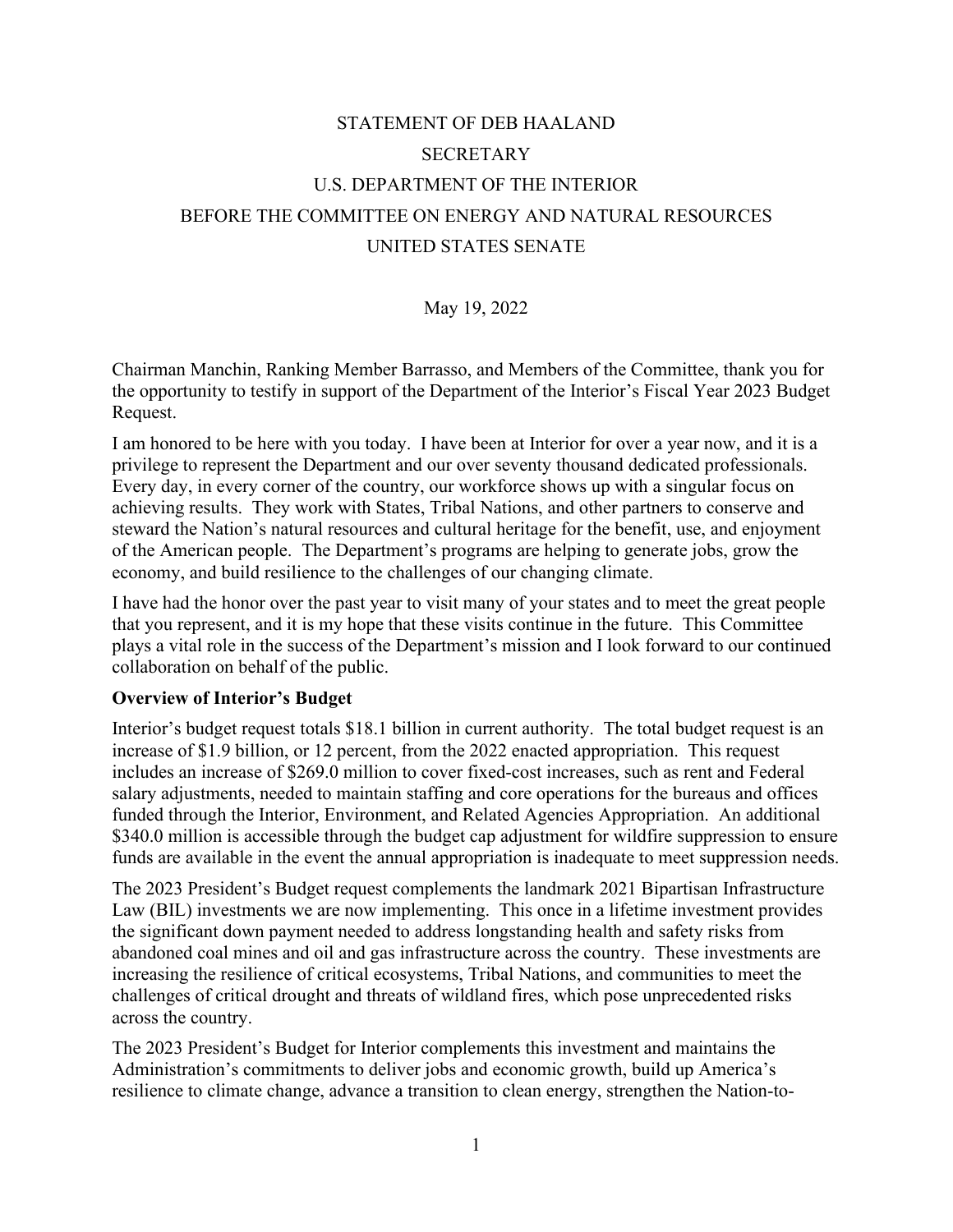Nation relationship with Tribal Nations, and expand work with partners to conserve lands and increase access to outdoor recreation. Overarching these, the 2023 budget continues to reflect the importance of science, diversity and inclusion, and the goal to leverage the power of collaboration to support Interior's important missions.

The 2023 President's Budget proposes allocations for important mandatory funding investments available through the Great American Outdoors Act (GAOA), including \$1.6 billion for deferred maintenance projects through the National Parks and Public Land Legacy Restoration Fund (LRF) in the Bureau of Land Management (BLM), U.S. Fish and Wildlife Service (FWS), National Park Service (NPS), and the Bureau of Indian Education (BIE). The 2023 budget allocates \$681.9 million in mandatory funding for Land and Water Conservation Fund (LWCF) programs, which includes \$294.8 million for voluntary land acquisition projects.

The 2023 budget proposes important legislative and technical adjustments to secure mandatory funding for important funding for Tribal Nations. In addition, the Administration supports funding the renewal of our Compacts of Free Association (COFA) relationships with the Federated States of Micronesia (FSM), the Republic of the Marshall Islands (RMI), and the Republic of Palau. Financial assistance under the COFA is scheduled to end after 2023 for the FSM and the RMI and in 2024 for Palau. The Administration will request necessary mandatory funding to be appropriated to the Department of State, with language calling for continued implementation by the Department of the Interior. The United States remains committed to its longstanding partnerships with the governments and the people of the Freely Associated States as we work together to promote a free and open Indo-Pacific.

# **Strengthening Tribal Nations**

It is deeply meaningful for me to speak on behalf of the Administration's 2023 budget for the Department of the Interior which includes an unprecedented total of \$4.5 billion for Indian Affairs programs. This is an increase of \$880 million from the recently enacted 2022 appropriation and the request prioritizes Tribal sovereignty, strong Tribal communities, and advances equity and opportunity for all American Indians and Alaska Natives.

The 2023 request reflects the input of Tribal Nations through the Tribal Interior Budget Council as well as the government-wide Tribal consultation on the President's FY 2023 Budget held by the Administration last September. The budget expands many core programs and goes further to address outstanding gaps to improve environmental quality and ensure Tribal communities are part of the national priorities to address climate change and move toward clean energy. The 2023 President's Budget also expands the inclusion of Tribes in proposed investments across other Federal agencies and across Interior.

The 2023 budget request for Bureau of Indian Affairs (BIA) programs totals \$2.8 billion, an increase of \$583.4 million from the 2022 enacted appropriation. The BIA budget features investments to address the most critical needs in Indian Country, foremost among these is upholding the Federal trust relationship with Tribal Nations and strengthening the governmentto-government relationship. Within this request is \$464.5 million to cover the estimated 2023 requirements for Contract Support Costs and 105(l) Tribal lease requirements which the Administration proposes to reclassify as mandatory funding in 2023. This proposal honors the Administration's commitment to ensure continued full funding to support Tribal operating costs associated with the self-determination and self-governance of Federal programs. I look forward to working with Congress to secure this mandatory funding for Tribal Nations.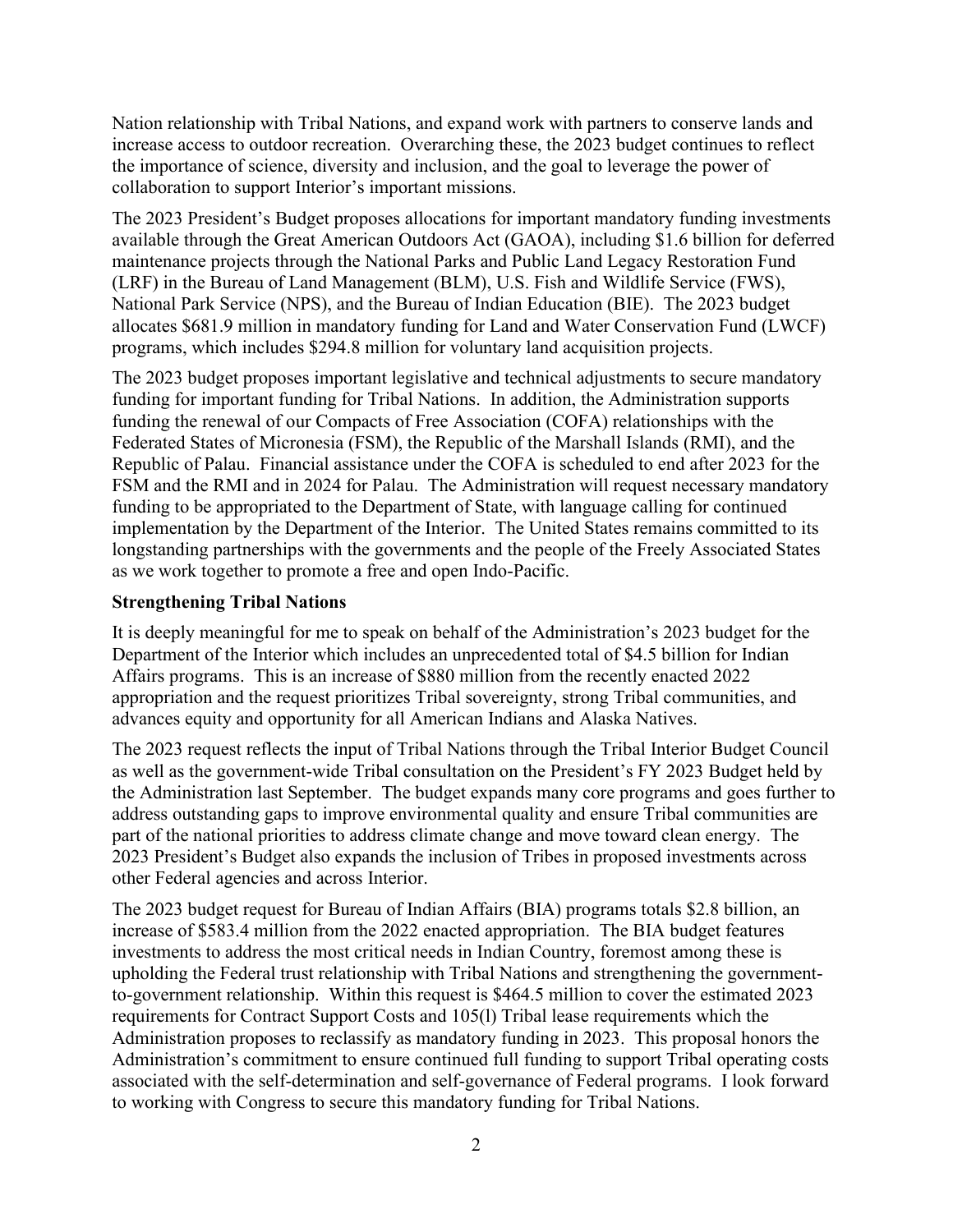The budget also proposes legislation to complement the \$2.5 billion investment in the BIL which will accelerate completion of enacted Indian Water Rights Settlements. This mandatory investment is reflected in the 2023 request for BIA Indian Land and Water Rights Claims. Additionally, the 2023 budget proposes \$340.0 million in mandatory funding over 10 years to support the operations, maintenance, and repairs associated with enacted Bureau of Reclamation Indian Water Rights Settlements. The Administration is also interested in working with Congress on an approach to provide a mandatory funding source for future settlements.

#### *Investing in Tribal Communities*

The 2023 budget for BIA features an investment of \$44.7 million to strengthen Tribal communities by expanding the Tiwahe Initiative to provide more opportunity for Tribes to manage and integrate programs which impact their communities. Under Tiwahe, a portion of the funding assists Tribes at selected sites to implement a Tribal driven approach to deliver services more effective and efficiently. Tiwahe facilitates collaboration within Tribal communities which can help to leverage resources, share expertise, reduce duplication, and exchange information about families' needs—to formulate the most responsive approaches to provide services. Since 2015, the Tiwahe Initiative has focused primarily on promoting family stability through several Human Services programs. The Department's 2023 budget expands Tiwahe in Social Services, the Indian Child Welfare Act, and establishes new programs in Tribal Justice Support, and Economic Development programs.

The new Tiwahe program in Tribal Justice Support will assist Tribes as they work to strengthen Tribal justice practices and protocols to meet the child, youth, or adult needs within their communities. The new program features support for Tribal Healing and Wellness Courts as alternatives to incarceration. The Tiwahe program in Economic Development will support Tribal development of unique solutions tailored to their communities to create economic opportunity. Including an economic development component of Tiwahe was a priority request from the Tribal Interior Budget Council for the 2023 budget.

The 2023 budget includes \$562.1 million for Public Safety and Justice programs and \$70.3 million for Public Safety Construction, for a total of \$632.4 million to address these needs. The combined increase is \$38.3 million above the 2022 enacted appropriation. The 2023 request includes \$282.4 million for boots-on-the-ground police services, \$127.0 million for the operation of Detention and Corrections programs, and \$52.7 million to support Tribal Courts. This funding includes \$32.0 million to address increased requirements of Tribes impacted by the McGirt Decision, and \$10.0 million to equip BIA funded law enforcement officers with bodyworn cameras as part of a DOI-wide effort. The 2023 budget includes \$16.5 million to address the crisis of Missing and Murdered Indigenous People.

BIA's budget includes additional investments in Tribal communities in areas such as Tribal climate resilience, clean energy, road maintenance, environmental quality projects, Tribal broadband grants, and funding to raise the minimum Small Tribe Supplement payment for existing eligible Tribes in this program. The budget also proposes key investments to strengthen Tribal sovereignty of their homelands with \$14.8 million for the acquisition of new Tribal lands and \$80 million for Indian land consolidation to address the ongoing fractionation on Indian lands. These investments are paired with proposed language to clarify Federal recognition requirements for land into Trust cases in light of the *Carcieri v. Salazar*.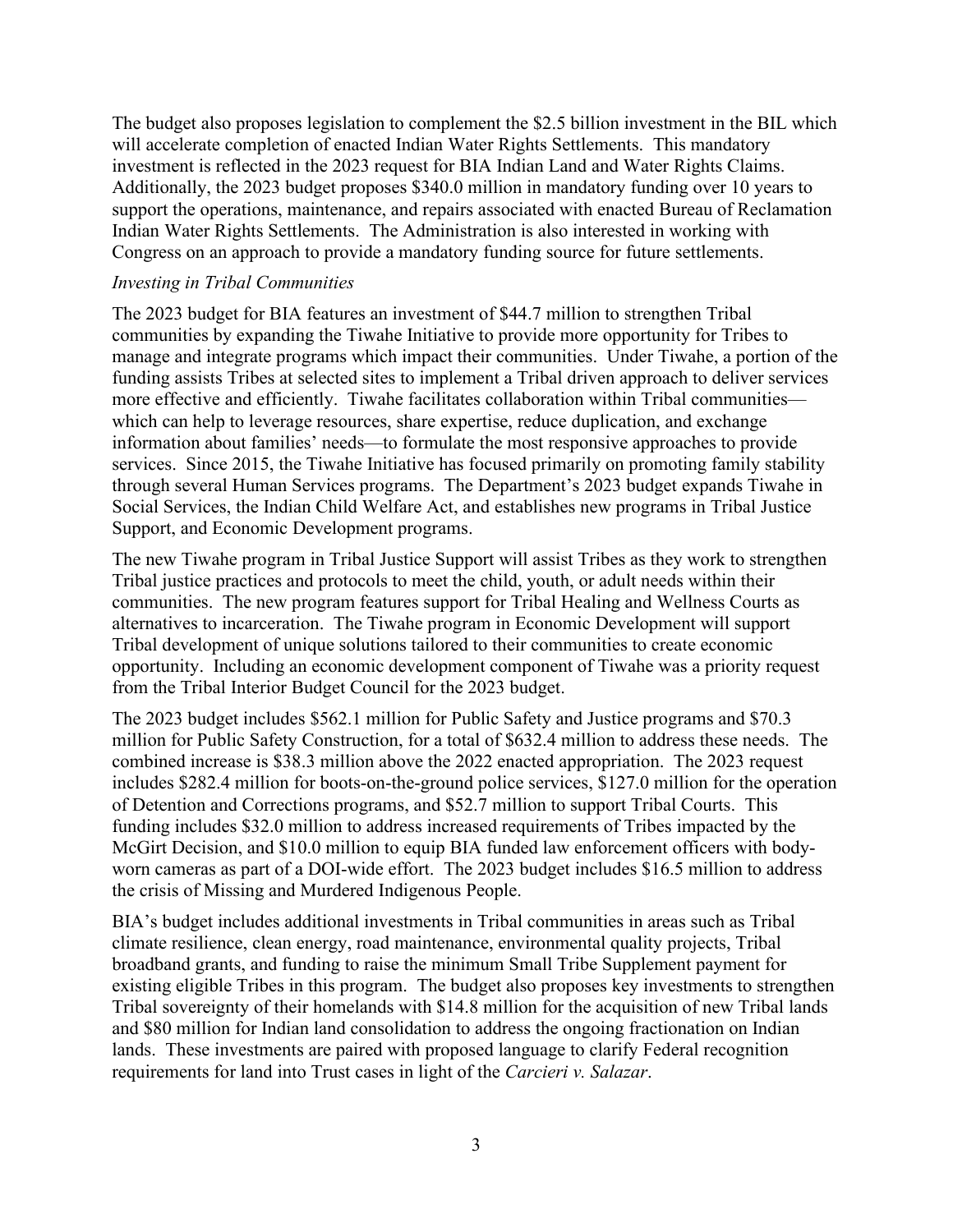The 2023 budget request includes \$7.0 million to continue the progress made with the Federal Indian Boarding School Initiative launched in June 2021. Interior is uniquely positioned to assist in the effort to recover this history. Interior has focused initial efforts of the initiative on Tribal outreach, collection and review of Department documents and records, and compilation of existing data in the Department's jurisdiction. Funding in 2023 will support additional outreach, research, and documentation to locate potential gravesites at former school locations and to help ensure the remains of those who are found are identified and protected. Additional resources are included in the budget to increase funding for Native language grants, which are essential to revitalizing this critical component of Native culture.

#### *Advancing Indian Education*

The 2023 budget includes \$1.6 billion for Indian Education programs, an increase of \$294 million above the 2022 enacted level. Native students face stark inequities in access to education, many of which were highlighted and exacerbated by the COVID-19 pandemic. To help address this gap, the budget invests a total of \$891.5 million, an increase of \$98.3 million above the 2022 enacted level for BIE-funded elementary and secondary school programs. This includes \$500.6 million for the Indian Student Equalization Program formula funds, which provide the primary support for academic activities in the classroom, instructional services, and teacher training, recruitment, and retention. The budget includes \$146.4 million to operate and maintain BIE-funded schools and fully funds the estimated requirement for Tribal Grant Support costs to cover administrative costs for Tribes that choose to operate BIE-funded schools. The 2023 budget also features specific investments, including \$23.0 million to maintain support for distance learning and enhanced technology at BIE schools and \$4.0 million for Native language immersion programs.

The budget includes \$185.2 million for postsecondary schools and programs, an increase of \$20.7 million above 2022 enacted. This includes \$131.7 million for Haskell Indian Nations University and Southwestern Indian Polytechnic Institute, Tribal Colleges, Universities, and Technical Colleges and \$53.5 million for expanded Tribal scholarships and adult education programs.

Addressing BIE-funded school facilities that are in poor condition and deferred maintenance backlogs at more than 180 schools in the BIE school system continues to be a top priority for the Department. The 2023 budget includes \$420.1 million in annual funding for Education Construction, an increase of \$155.8 million above the 2022 enacted appropriation. An additional \$95.0 million in mandatory funding through the GAOA will also be available in 2023. The continued emphasis on BIE school infrastructure conditions has produced tangible results, with four new campuses opened to students in 2021 and another three schools to be completed in 2022. The 2023 requested increase will support planning, design, and construction for six BIE replacement school projects.

# **Addressing Climate Challenges and Building Resilience**

Interior has unique responsibilities on behalf of our country to steward many of our lands, waters, and natural resources; provide essential scientific information about those resources; and uphold the Nation's commitments to American Indians and Alaska Natives. As such, Interior's programs inherently include a focus on the climate crisis. Similar to farmers, ranchers, community planners, and disaster preparedness professionals across the country, Interior land and resource managers are seeing climate-related changes on the ground and are working to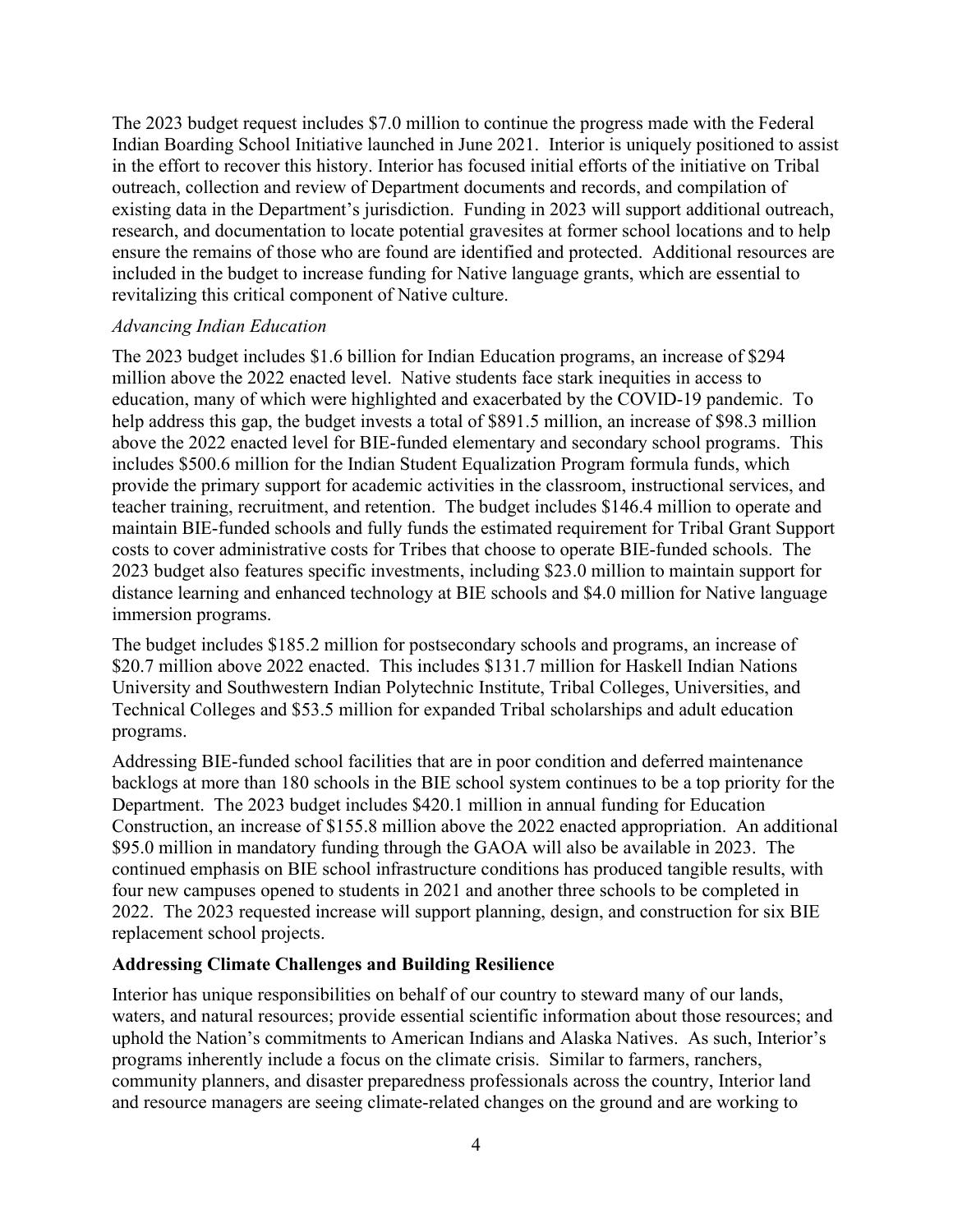address them. Worsening drought, increased weather risks, more extreme wildfires, profound threats to wildlife habitats, warming water temperatures, and new threats from invasive species are among the tangible challenges land and resource managers face right now.

The 2023 budget recognizes that Interior plays a crucial role in the whole-of-government approach to tackling climate change. The 2023 budget continues funding for the immediate challenges of the changing climate while laying the foundation to build America's resilience and promoting economic growth, creating good-paying jobs, and ensuring that 40 percent of the benefits of certain climate and clean energy investments accrue to disadvantaged communities.

# *Water Challenges*

The effects of the current drought conditions in the West are severe and long lasting, and a full recovery will take years. The challenges these communities are facing now will likely continue through 2023. Drought analyses, combined with projections of future hydroclimate conditions, suggest that overall, drought severity and duration will increase across the West in the coming century. A growing risk to effective water management in the western United States is climate change. The BIL provides \$8.3 billion for the Bureau of Reclamation to invest over 5 years to build up America's ability to address pervasive drought conditions in the West. This work is underway with States, Tribes, and communities in the most drought-affected geographic areas to ensure predictable and sustainable water supplies.

Complementing this transformative investment, the 2023 budget includes \$1.4 billion for Reclamation programs and projects. This request supports a suite of water conservation, recycling, and planning programs to help communities mitigate drought and climate change impacts. The 2023 budget includes \$62.4 million for Reclamation's WaterSMART (Sustain and Manage America's Resources for Tomorrow) programs, which work cooperatively with States, Tribes, and local communities as they plan for and implement actions to increase water supply.

The Reclamation budget includes additional investments to support drought-impacted areas of the West. For example, \$11.5 million is requested for the Lower Colorado River Operations Program to implement drought contingency plans and response actions to maintain elevations at Lake Mead. Another \$2.0 million is requested for water infrastructure investments along the Texas border, and \$5.0 million of the request within the Central Valley Project in California is specific to drought planning and resiliency efforts that will be implemented in coordination with the California Department of Water Resources.

# *Wildland Fire Management*

In the United States, on average, more than 62,000 wildfires burn 7.5 million acres every year. In 2021, Interior's wildfire managers saw that the intensity of fires increased earlier in the year and required elevated levels of fire preparedness for longer periods. The Nation remained at Preparedness Level 4 or 5 for a record 99 consecutive days, requiring a significant commitment of firefighters and firefighting resources over an extended period. Communities and wildland firefighters across the West felt the devastating impacts of these changing fire patterns.

The 2023 budget request for the Wildland Fire Management (WFM) account is \$1.2 billion, an increase of \$173.5 million above the 2022 enacted appropriation. An additional \$340.0 million in wildfire suppression resources is available in the Wildfire Suppression Operations Reserve Fund, as authorized by the Consolidated Appropriations Act, 2018 (Public Law 115-141) to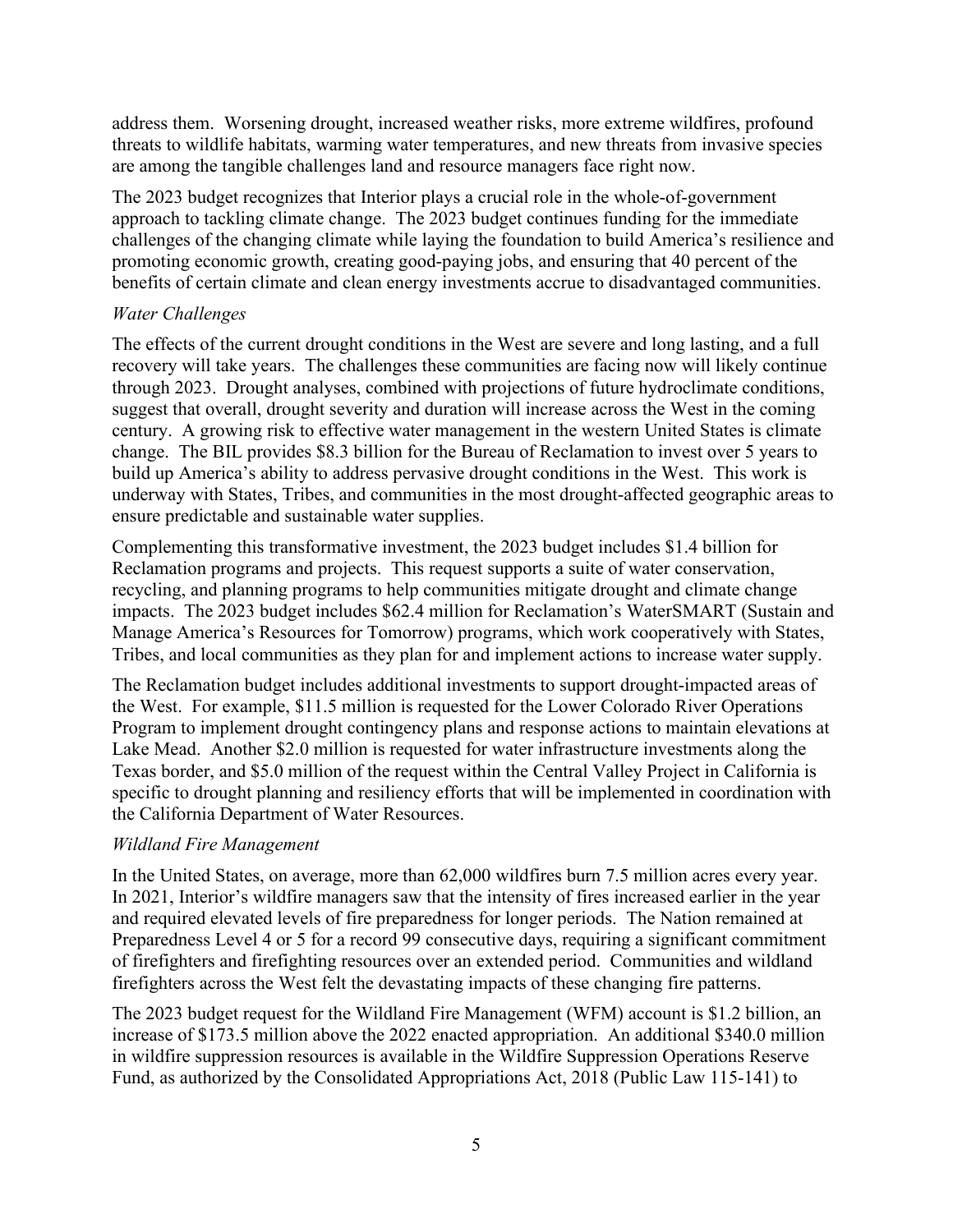ensure the availability of sufficient funds above the appropriated amount for suppression in the event of a severe fire season.

The 2023 budget includes \$477.2 million for Preparedness, an increase of \$106.6 million above the 2022 enacted appropriation. This request will enable Interior to increase firefighting capacity, continue the transformation to a more permanent and professional wildland fire workforce, and support pay and compensation reforms, including the President's commitment that Federal firefighters are paid at least \$15 per hour. The budget proposes \$304.3 million for Fuels Management and \$20.5 million for Burned Area Rehabilitation. The budget request for Fuels Management will enable Interior to increase the pace and scale of fuel treatments by proactively addressing wildfire risk on Federal and Tribal lands and reducing carbon emissions. This discretionary request complements the \$218.6 million investment in Fuels Management and Burned Area Rehabilitation available through the BIL in 2023 to address the significant need for this work. The budget funds Suppression Operations at \$383.7 million, in accordance with Division O of the Consolidated Appropriations Act, 2018 (Public Law 115-141).

#### *Building Resilient Communities*

Communities across the country are considering the changing climate not only as in the context of disaster preparedness but also as they plan long-term infrastructure and program investments. Interior programs support these efforts in a variety of ways. USGS manages the Groundwater and Streamflow Information Program, which maintains a nationwide network of streamflow and water-level information from more than 11,000 sites. The budget includes \$117.0 million for this program, an increase of \$6.4 million above the 2022 enacted appropriation. The information from the network is available online to help natural resource managers, scientists, and emergency managers across the country with monitoring for floods and drought and with forecasting water availability for natural resources and crops. The budget also includes \$60.9 million for the USGS Coastal and Marine Hazards and Resources Program, an increase of \$19.1 million above the 2022 enacted appropriation, to expand work providing information that informs long- and short-term planning and mitigation of the impacts of climate change to the Nation's coastlines.

The budget includes \$61.0 million for Interior's Tribal Climate Resilience program, an increase of \$32.0 million above the 2022 enacted level. This funding supports Tribes in climate resilience planning, assessment, and adaptation activities and planning and design work for Tribal communities evaluating the need for or pursuing climate-related relocation. The budget includes \$117.3 million for Assistance to Territories, which supports the Insular Areas through the provision of basic services as well as targeted investments related to climate change, including \$3.5 million for work related to coral reef ecosystems and other natural resource needs and \$15.5 million for clean energy projects and grid infrastructure improvements, an increase of \$4.5 million above the 2022 enacted appropriation.

The 2023 budget for USGS includes \$10.0 million to support a climate information portal. The portal would integrate climate-relevant Federal data, tools, and information to help Tribal, State, and local governments; communities; and commercial entities understand potential climaterelated hazards and guide infrastructure investment decisions and other efforts to build resilience to extreme events equitably and inclusively. Entities could use this research enterprise portal to explore the potential impact of climate hazards among human populations, economies, and built and natural environments; assess vulnerability and risk and determine which risks require actions; evaluate and evolve building standards and designs to help ensure that new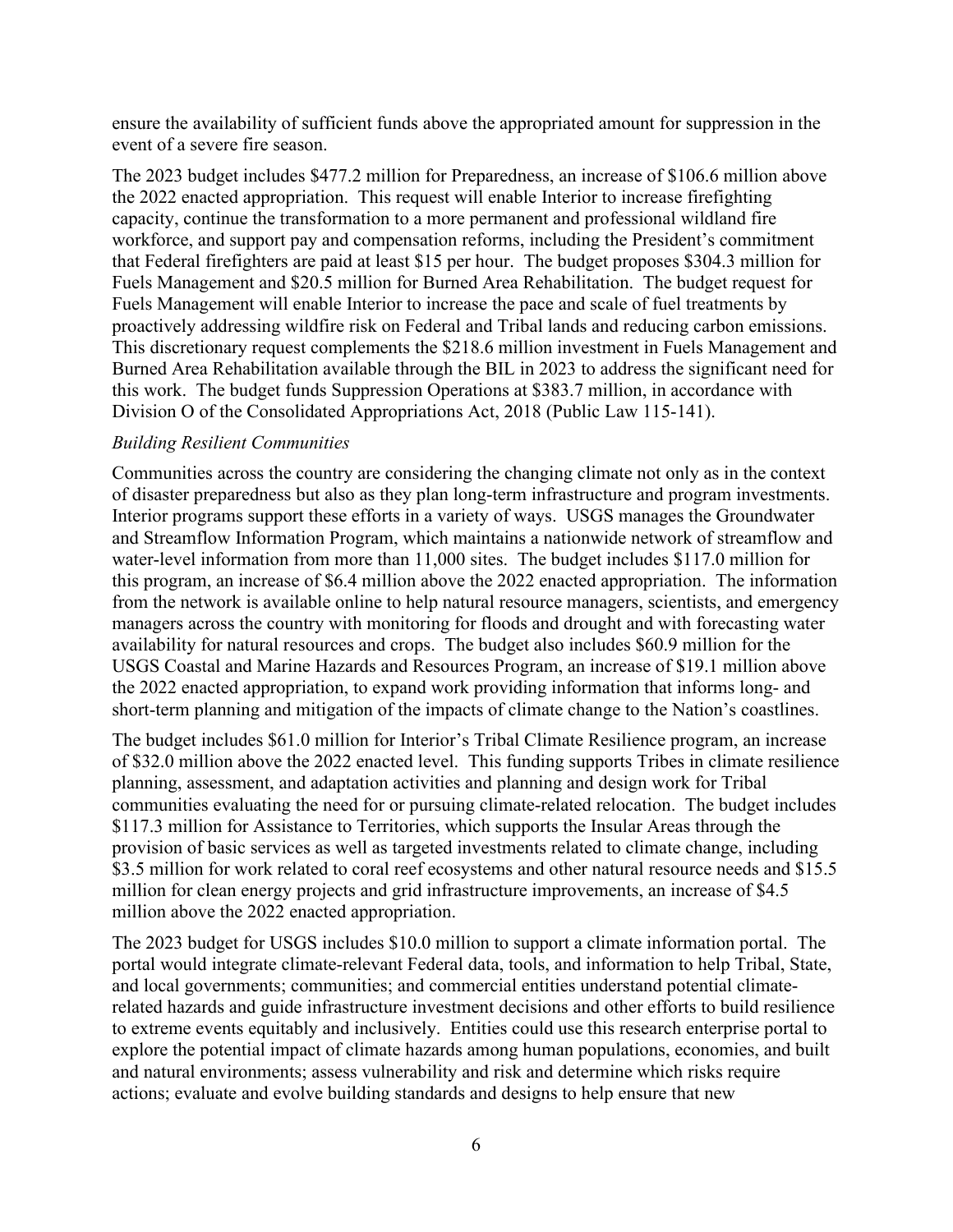infrastructure and capital improvement projects are climate resilient; and prepare climate impact assessments.

# *Resource Stewardship*

The 2023 budget includes increases to strengthen natural resource management across the Department to improve the resilience of Tribal lands and the lands Interior manages. The 2023 budget includes \$4.9 billion across Interior to support the restoration, conservation, and improvements needed for healthier lands, waters, and ecosystems and their resident species. Healthier lands are more resilient to the effects of the changing climate, and investments that are made now will help ensure the unique and spectacular lands and resources Interior manages endure for future generations.

The 2023 budget proposes significant increases in the Bureau of Land Management, Fish and Wildlife Service, Bureau of Indian Affairs, and the National Park Service for resource stewardship programs which are at the heart of Interior's mission. The budget includes \$553.0 million for resource stewardship programs in the National Park Service, an increase of \$170.9 million from the 2022 enacted appropriation. This additional funding will help to build capacity within the national parks to address natural resource challenges, expand youth and job program partnerships through the Civilian Climate Corps to restore national park resources, and invest in inventorying and monitoring to support proper stewardship of park ecosystems and species.

Across Interior, the 2023 budget includes \$174.2 million to address invasive species, including targeted early detection and rapid response efforts. Invasive plants and animals outcompete native species, disrupt ecosystem function and deplete resources, exacerbate hazards such as fire and landslides, damage infrastructure, and spread wildlife and human disease. In addition, the Administration supports congressional efforts to amend Title 18 of the Lacey Act to return the longstanding authority of FWS to prohibit interstate transport of injurious species. Recent incidences of injurious species, such as invasive mussels contaminating commercial products, demonstrate the need to restore this authority.

# *The America the Beautiful Initiative*

Interior plays a critical role in helping the Administration's America the Beautiful initiative meet the President's ambitious goal to work with States, Tribes, Territories, private landowners, local communities, and other partners to conserve 30 percent of U.S. lands and waters by 2030 to help address the climate crisis and its impacts on nature. This initiative will help strengthen the economy, address the interconnected climate and biodiversity crises, and advance environmental justice and people's access to nature.

The America the Beautiful initiative features partnerships like the recently launched Task Force on Collaborative Conservation which includes Interior, the U.S. Department of Agriculture, and the Western Governors Association. The Task Force will work to enhance collaboration across Federal, State, and local jurisdictions to support cross-boundary coordination on issues such as wildfire mitigation, invasive species control, and habitat restoration, and support the voluntary stewardship effects of ranchers, farmers, and other private landowners to keep working lands working.

Building on the conservation efforts of the previous Administration, Interior is working to further the goals of Secretary's Order 3362 to enhance migration corridors and winter range for elk, mule deer, and pronghorns in the West; this work includes a grant program, administered by the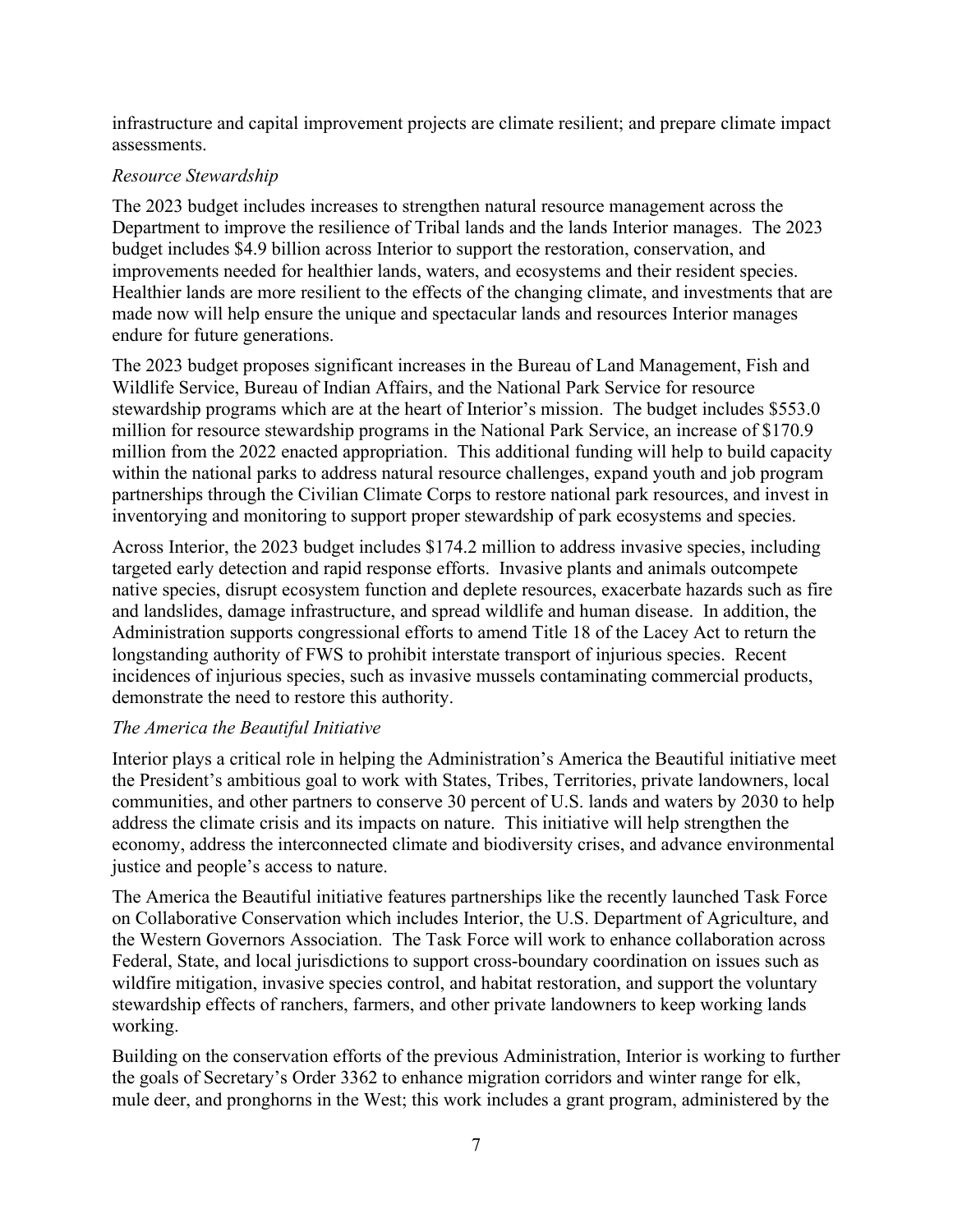National Fish and Wildlife Foundation, for projects that improve big game habitat through voluntary efforts on private and Tribal lands.

In 2023, America the Beautiful builds on these efforts and other broadly supported actions to advance land and water conservation in a manner that is locally led, is guided by science, honors Tribal trust and sovereignty, and is respectful of landowners. The implementation of this initiative continues to rely on broad engagement, including that of hunters, anglers, outdoor enthusiasts, private landowners, Tribal Nations, States, territories, and local officials. These important partners and stakeholders drive the strategies that reflect the priorities of all communities.

In 2023, through the Rivers, Trails, and Conservation Assistance Program, NPS will provide free, on-location help to communities working to create and restore parks and conservation areas. Completed projects have helped restore rivers, wildlife habitat, and impaired resources and have improved outdoor recreation opportunities to meet changing demands. Through Tribal Climate Adaptation Grants, BIA supports Tribes and Tribal organizations with planning, capacity building, and actions to address climate risks. With climate change disproportionately affecting the Arctic and northern areas of the United States, the program's planning and data development awards alone are estimated to benefit more than 440,000 Alaska Native people.

The 2023 budget invests across the Department to support partnerships that encourage conservation. For example, FWS includes funding to broaden support for habitat restoration on private lands that are located along migration corridors and waterways through Candidate Conservation Agreements with partners. The budget includes \$20.4 million for the Candidate Conservation program and \$67.4 million for the FWS Partners for Fish and Wildlife program, which assists private landowners who are interested in restoring and enhancing wildlife habitat on their lands.

# **Creating Jobs to Meet Environmental and Energy Challenges**

Interior programs supported an estimated 1.9 million jobs in the U.S. economy in 2019, according to the most recent Department of the Interior Economic Contributions Report. Those jobs were driven primarily by Interior's work in the areas of energy and minerals, recreation and tourism, irrigation and other water-related activities, and grants and payments.

Interior's 2023 budget continues these core activities and includes additional investments that complement funding made available through the GAOA and the BIL, which are targeted to boost economic and job growth. The President's Budget proposes growth in areas that position the country to be more competitive in the changing economy and environment.

# *Clean Energy Jobs of the Future*

Interior is working hard to meet the President's ambitious goal to deploy 30 gigawatts (GW; 30,000 megawatts [MW]) of offshore wind energy by 2030 to fight climate change and create nearly 80,000 jobs. To provide context for the Administration's ambitious wind energy goal, earlier this year, I commemorated the groundbreaking of the second commercial-scale offshore energy project approved for Federal waters, which will have the capacity to generate 130 MW of wind energy—enough to power more than 70,000 homes and businesses. The South Fork wind energy project will be located offshore Rhode Island and New York. In addition, nine additional project reviews were initiated in the first year of the Biden-Harris Administration.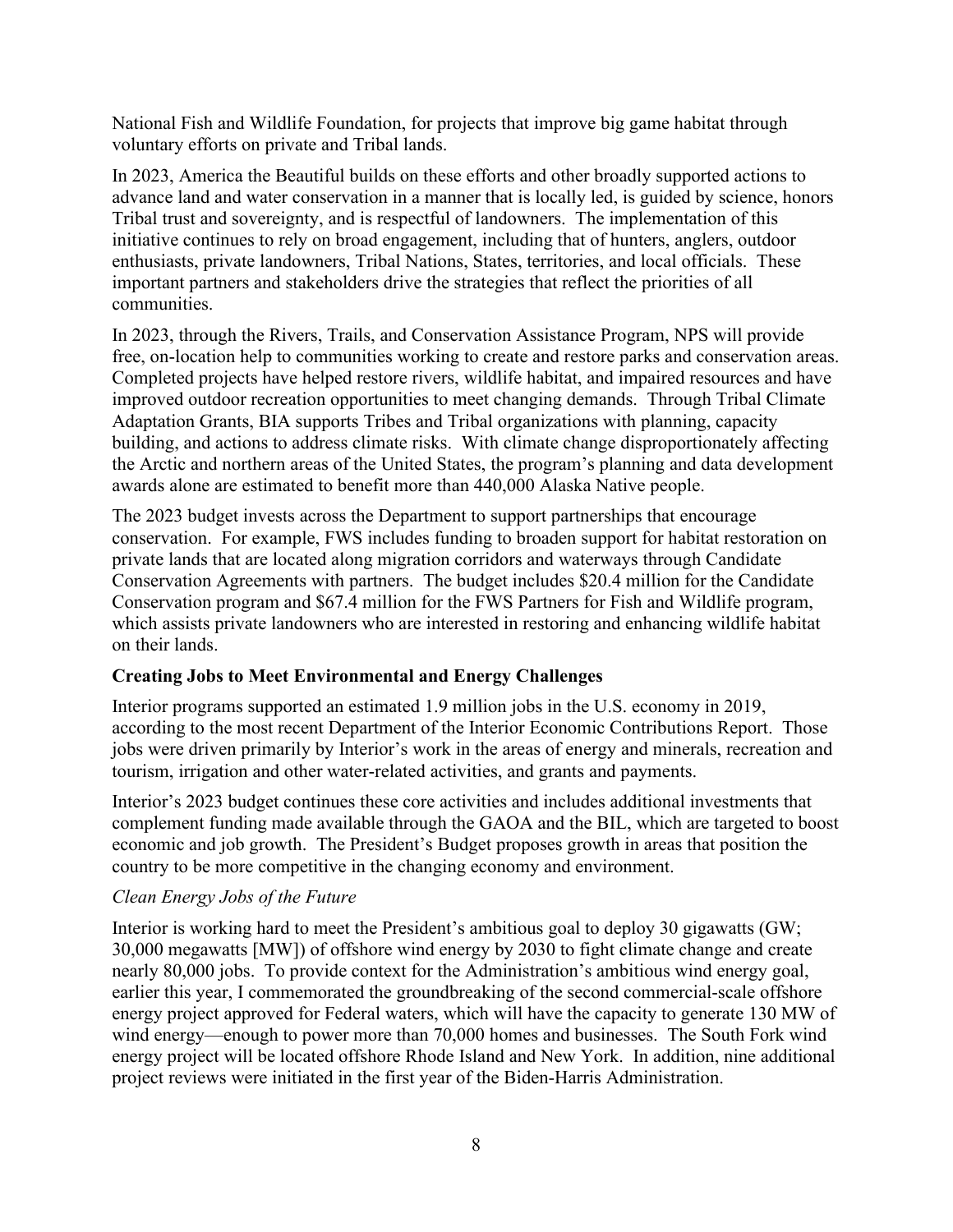As of February 2022, the Bureau of Ocean Energy Management (BOEM) oversees 18 active commercial wind energy leases in the Atlantic Outer Continental Shelf (OCS). If fully developed, these 18 leases could support approximately 27 GW of power to supply nearly 9.5 million homes. BOEM held the New York Bight offshore wind sale on February 23, 2022, offering six lease areas covering more than 488,000 acres for potential wind energy development. The sale resulted in winning bids from six companies totaling \$4.37 billion, which was the Nation's highest grossing competitive offshore energy lease sale in history, including oil and gas lease sales. BOEM recently announced a wind energy auction for two lease sales offshore the Carolinas later this May.

The Administration is also preparing for lease sales offshore California in 2022 and is actively working with States, Tribes, ocean users, and key stakeholders to plan sales in the Gulf of Mexico and offshore the U.S. Central Atlantic coast in 2023. Additional planning is underway for potential lease areas offshore Oregon and Hawaii and in the Gulf of Maine. The 2023 budget includes \$51.7 million for BOEM's Renewable Energy programs and \$7.7 million for the Bureau of Safety and Environmental Enforcement (BSEE) to establish an offshore renewable energy inspection and regulation program. Compared to the 2022 enacted appropriation, the 2023 request for these two programs combined is an increase of \$18.6 million.

Onshore, the Administration's clean energy goal is to permit 25 GW of renewable energy by 2025, as required by the Energy Act of 2020. Interior plays a central role in achieving this goal by carrying out environmental reviews for clean energy projects on our Nation's public lands, conducting meaningful consultations with Tribal Nations, and assessing potential impacts to species. To help achieve this goal, the 2023 budget includes \$49.7 million for BLM's Renewable Energy program, an increase of \$18.7 million above the 2022 enacted appropriation, to expand the number of Renewable Energy Coordination Offices which specialize in permitting for renewable energy projects on public lands. To further improve coordination across the Government, Interior has signed a memorandum of understanding with the Departments of Agriculture, Defense, and Energy and the Environmental Protection Agency to streamline clean energy reviews. The BLM Resource Management Planning program also includes \$11.0 million to support the siting of renewable energy projects on public lands.

BLM has prioritized and is actively processing dozens of large-scale renewable energy projects and transmission lines; as of March 2022, the bureau is working to complete the environmental review and permitting for 60 utility-scale onshore clean energy projects proposed on public lands. This effort includes 45 solar projects, 4 wind projects, 5 geothermal projects, and 6 interconnecting gen-tie lines that are vital to the feasibility of clean energy projects proposed on non-Federal lands. Combined, the 60 projects have the potential capacity to add more than 30,000 MW of renewable energy to the western electric grid. BLM also has approximately 60 applications that are still under initial or preliminary review, and the bureau has been receiving additional wind and solar applications weekly.

To facilitate the development of geothermal projects, the request includes \$3.6 million for USGS to characterize and assess domestic geothermal energy resources and work with partners to advance technologies to utilize those resources. Geothermal resources are a significant source of renewable electric power in the western United States and, with recent advances in technology, are becoming a potential source of a large fraction of baseload electric power.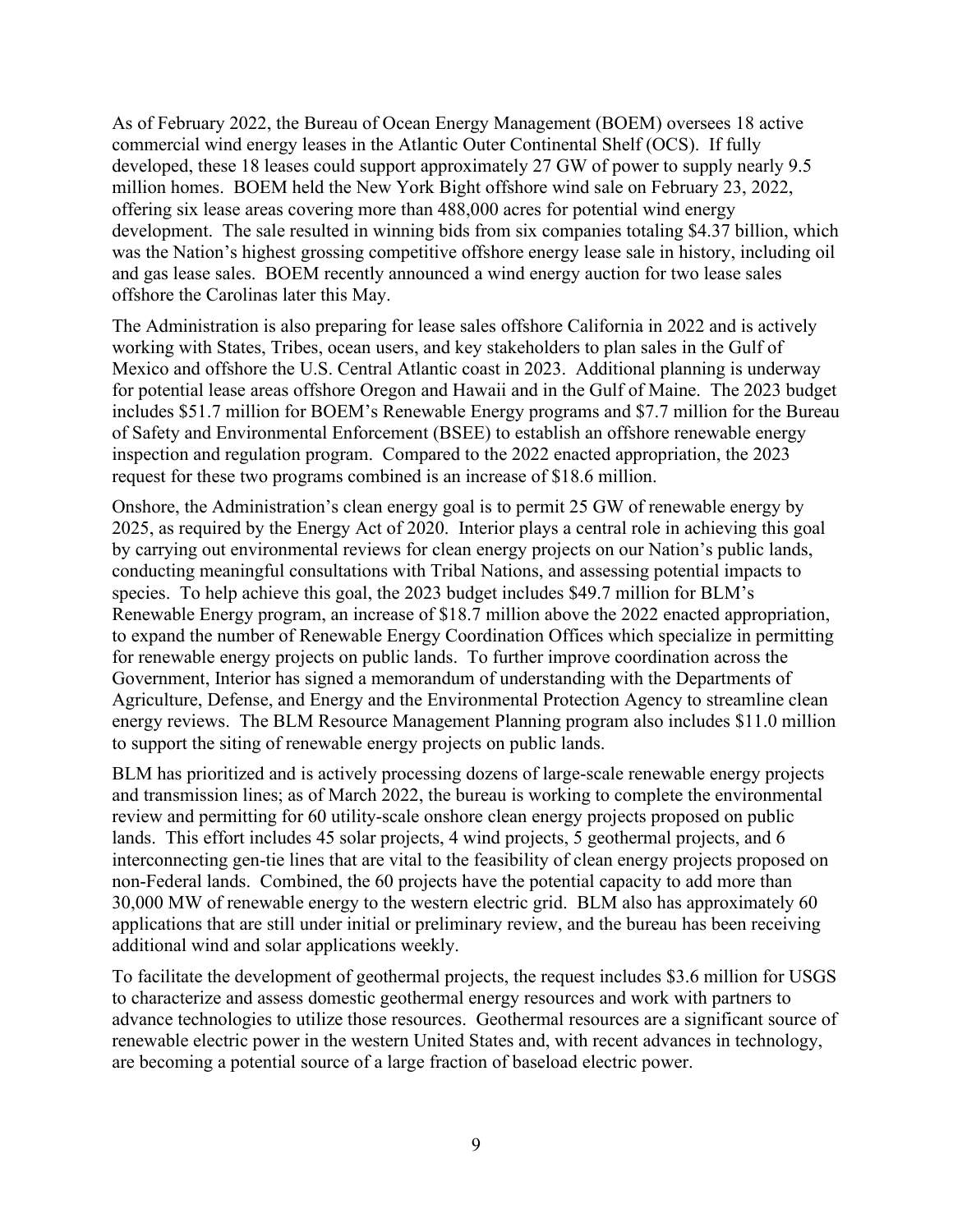To further support the achievement of clean energy goals, the Administration is working to accelerate the transition of Federal fleet of vehicles to 100 percent zero-emission vehicles (ZEVs). By leveraging the buying power of the Federal Government and transforming its fleet of more than 600,000 cars and trucks to an all-electric fleet, the Administration aims to accelerate America's industrial capacity to supply domestically produced ZEVs and electric batteries to create new good-paying jobs and address the climate crisis.

Interior's fleet includes approximately 30,800 vehicles located across the country. Interior owns 70 percent of the vehicles, 80 percent of which are light- to medium-duty trucks, vans, and sport utility vehicles. The 2023 budget includes \$61.9 million to accelerate the transition of Interior's fleet to ZEVs. Funding will support either acquiring ZEVs within the owned fleet or transitioning to the General Services Administration's leased fleet, investing in the related charging infrastructure, and making plans and integrating those plans to effectively support the initiative.

# *Balancing the Nation's Energy Portfolio*

The 2023 budget includes \$476.6 million for oil and gas programs in BSEE, BOEM, and BLM, an increase of \$63.7 million above the 2022 enacted appropriation. The budget for BSEE includes \$246.1 million for safety and environmental stewardship programs. The budget for BOEM provides \$63.6 million for conventional energy programs to support OCS planning, leasing, and oversight, including inventorying oil and gas reserves, overseeing ongoing activities, ensuring adequate financial assurances for decommissioning liability and risk management, developing and implementing the National OCS Oil and Gas Leasing Program (National OCS Program), reviewing and administering oil and gas exploration and development plans as well as geological and geophysical permitting, and conducting economic analyses and resource evaluations.

As required by section 18 of the OCS Lands Act, BOEM prepares the National OCS Program, which sets the schedule for proposed offshore oil and gas lease sales over a 5-year period. The National OCS Program is designed in a manner to best meet the Nation's energy needs while carefully considering factors to balance the potential for accessing oil and gas resources with the potential for adverse impacts from such activities.

The 2023 budget includes \$166.8 million for BLM's Oil and Gas Management program, including \$51.0 million for inspection activities to be offset by an onshore inspection fee. The 2023 budget proposes to offset the cost of BLM's Oil and Gas Inspection Activities program from appropriations to revenue from a new inspection fee. In addition to administering oil and gas leasing and ensuring environmentally responsible development, the budget request will allow BLM to remediate legacy well sites in the National Petroleum Reserve—Alaska.

# *Reclamation Jobs in Energy Communities*

The BIL provides nearly \$16.0 billion, mostly for States and Tribes, to reclaim abandoned coal mine lands and orphaned oil and gas wells across the country. Both important investments will support needed jobs, address environmental hazards and risks, and restore lands for other uses.

The 2023 budget includes related—but not duplicative—funding to address reclamation needs not addressed through the BIL. The budget includes \$65.0 million in the Energy Community Revitalization Program for abandoned hardrock or non-coal mine reclamation, which was authorized but not funded in the BIL. States and the Interstate Mining Compact Commission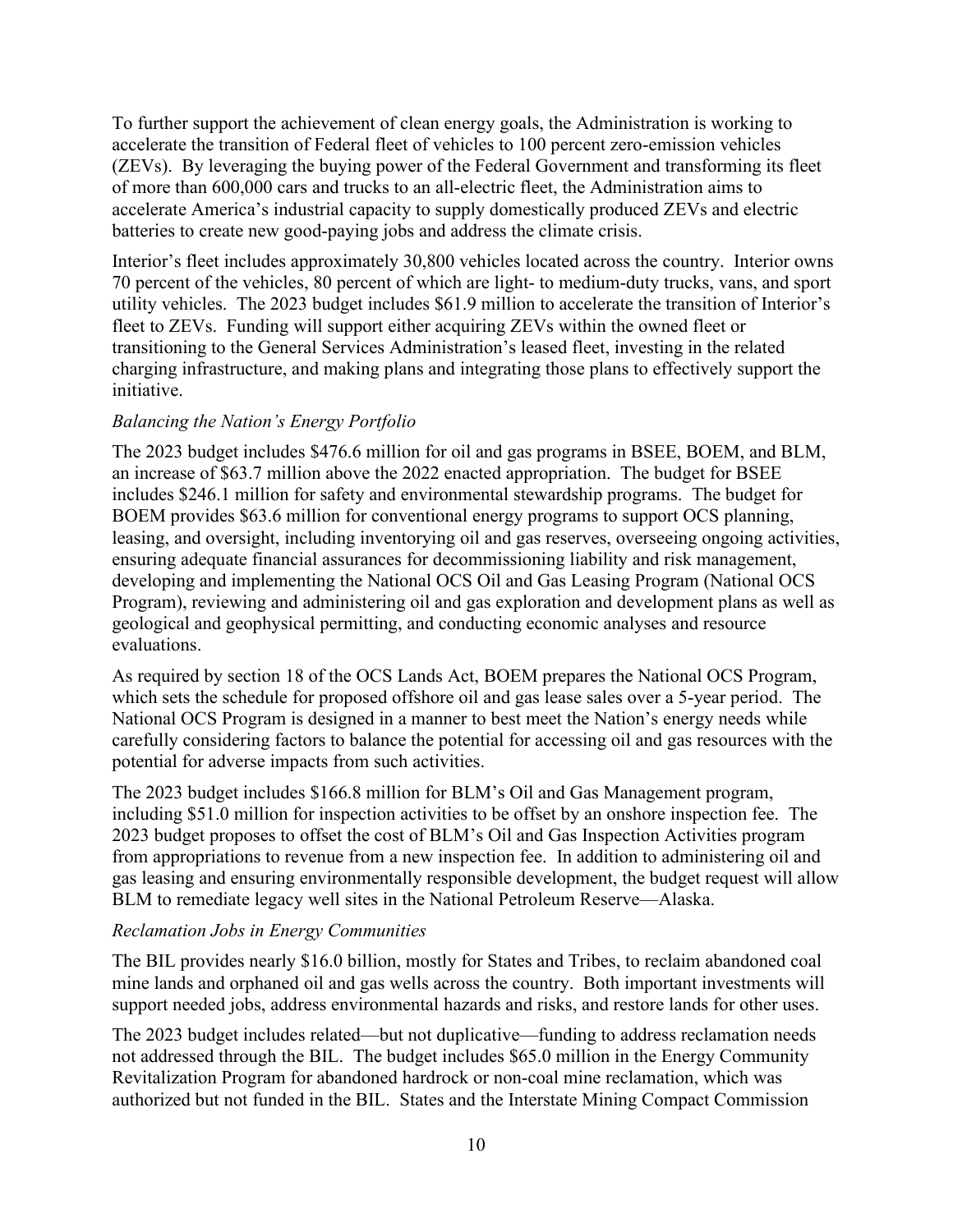have indicated that abandoned hardrock mines can be found across the country, and many States do not have good inventories or strong programs to manage those sites. Interior has identified thousands of mines and features on its lands that pose safety risks and generate environmental contaminants. The 2023 program will include \$33.0 million for assistance and support to States, \$10.0 million for reclamation work on Tribal lands, and \$17.0 million to address reclamation and restoration on Interior lands.

BLM has estimated that more than 51,000 abandoned hardrock mines are on BLM lands, and of that number, 10 percent have environmental impacts and 95 percent pose physical safety risks. In recognition of the 150th anniversary of the Mining Law of 1872, the Department has established an Interagency Working Group to comprehensively review hardrock mine permitting and oversight on Federal lands to help ensure that mining operations adhere to strong social, environmental, and labor standards. As part of this whole-of-government effort, the Department will host extensive public input and comment sessions on potential hardrock mining reforms.

To address the volume and complexity of abandoned hardrock mines on BLM lands, the 2023 budget includes \$62.2 million for Abandoned Mine Lands (AMLs) and Hazardous Materials Management.

The budget for the Office of Surface Mining and Reclamation Enforcement (OSMRE) includes \$115.0 million for AML Economic Revitalization grants. This funding allows coal communities in States and Tribes with the greatest amount of unfunded AML problems to leverage mine land reclamation with local economic development.

# *Infrastructure*

Interior manages an infrastructure portfolio valued at more than \$400.0 billion, which captures a variety of structures, including dams, storage buildings, and national icons. The Department is responsible for roughly 43,000 buildings, 100,000 miles of road, and 83,000 structures. Interior's funding focuses significantly on the operations, maintenance, renewal, and modernization of infrastructure, which directly helps create jobs and benefit local economies.

The 2023 budget includes more than \$2.8 billion to address the Department's infrastructure operations, maintenance, renewal, and modernization needs. Interior's annual request for infrastructure funding is in addition to the estimated \$1.6 billion in mandatory funding that is available to Interior each year through 2025 through the Legacy Restoration Fund included in the GAOA. These funds are available to address the Department's deferred maintenance backlog in NPS, FWS, BLM, and BIE schools. The U.S. Forest Service also receives up to \$285 million in LRF funding each year.

At the end of 2022, Interior's LRF program will have initiated 228 projects touching all 50 States; Washington, DC; Puerto Rico; and the U.S. Virgin Islands. When completed, these projects are estimated to address \$2.2 billion of Interior's deferred maintenance backlog, create an average of 18,000 jobs each year, and contribute an average of \$1.9 billion each year to the overall gross domestic product.

The 2023 budget request reflects a change the National Park Service began in 2022 to transform its facilities condition assessment process. This transformation will provide a more streamlined, comprehensive, consistent, and timely identification of estimated repair needs to maintain the NPS asset portfolio, including how it reports deferred maintenance and repair (DM&R). The new approach reduces the burden on parks and supports a more operationally useful assessment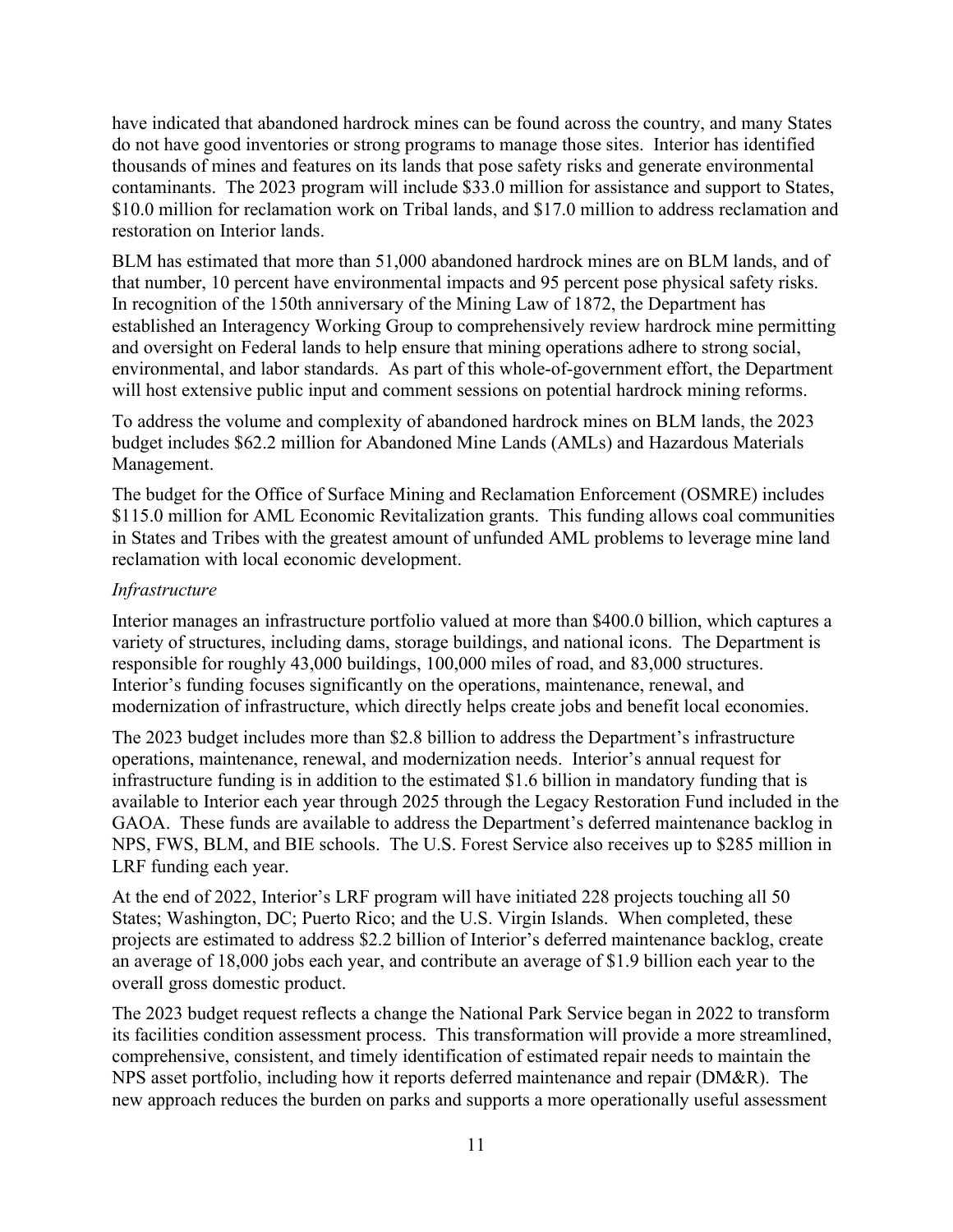of the condition of and estimated deferred maintenance requirements for the NPS asset portfolio. This approach will improve the allocation of NPS infrastructure investments. NPS will calculate DM&R needs for its assets using three components: parametric condition assessments, a commonly used tool, for industry-standard assets; Federal Highway Administration assessments for transportation assets; and work orders for most other assets.

As NPS implements its process, Interior's other bureaus are exploring the lessons learned to improve their infrastructure investment processes. Historically, attention has focused on Interior's DM&R backlog as a proxy for infrastructure investment requirements, but mission fulfillment requirements also include operations, other maintenance, renewal, and modernization. This shift is part of an ongoing effort to manage Interior's assets to better direct limited resources to address more critical maintenance, renewal, or modernization needs. This approach aligns with Interior's longstanding investment criteria for asset management programs, which consider facility condition as merely one factor to ensure that assets can capably deliver mission requirements or other benefits.

#### *Balancing Development and Conservation*

Interior also plays a critical role in balancing conservation and the development needed for vibrant communities with strong economies. The 2023 budget includes \$152.8 million for the FWS Ecological Services Planning and Consultation program to support reviews and permitting of clean energy and other infrastructure and development projects. These investments will help facilitate consultation and permitting required under the Endangered Species Act (ESA), including for ESA consultations required to implement the Bipartisan Infrastructure Law. FWS works collaboratively with industry, agencies, Tribes, and other stakeholders to provide technical assistance that informs project development to help avoid, minimize, and mitigate impacts on wildlife and habitats. The budget also includes \$12.3 million for the FWS Migratory Bird Management program to conduct activities to support development while protecting migratory birds, notably iconic bald and golden eagles. These investments in the Migratory Bird Management program will help modernize Interior's permitting process to access the latest scientific and energy technology information when evaluating development proposals.

# *Civilian Climate Corps*

The Civilian Climate Corps (CCC) is an important Administration initiative that draws on America's strength to work together to revitalize public lands, waters, infrastructure, and communities—and, in doing so, create jobs. This initiative expands the Department's longstanding partnership, apprenticeship, and youth engagement programs to restore Interior's lands and waters, improve access to outdoor recreation, increase reforestation, and inventory cultural heritage and paleontology sites, among other activities. These programs provide job opportunities and experience, teach skills, provide a pathway to employment, contribute to the resilience of unique lands and resources, and reflect the diversity of America. The 2023 budget includes \$60.0 million to expand these programs, provide program participants with a living wage, and put more people to work restoring public lands.

BIA has also established the Indian Youth Service Corps to conserve and protect Indigenous people's natural and cultural resources through maintenance, research, resilience, and mitigation. Program activities align Indigenous traditional cultural values with projects that provide sustainable benefits for program participants and Tribal communities. The program expands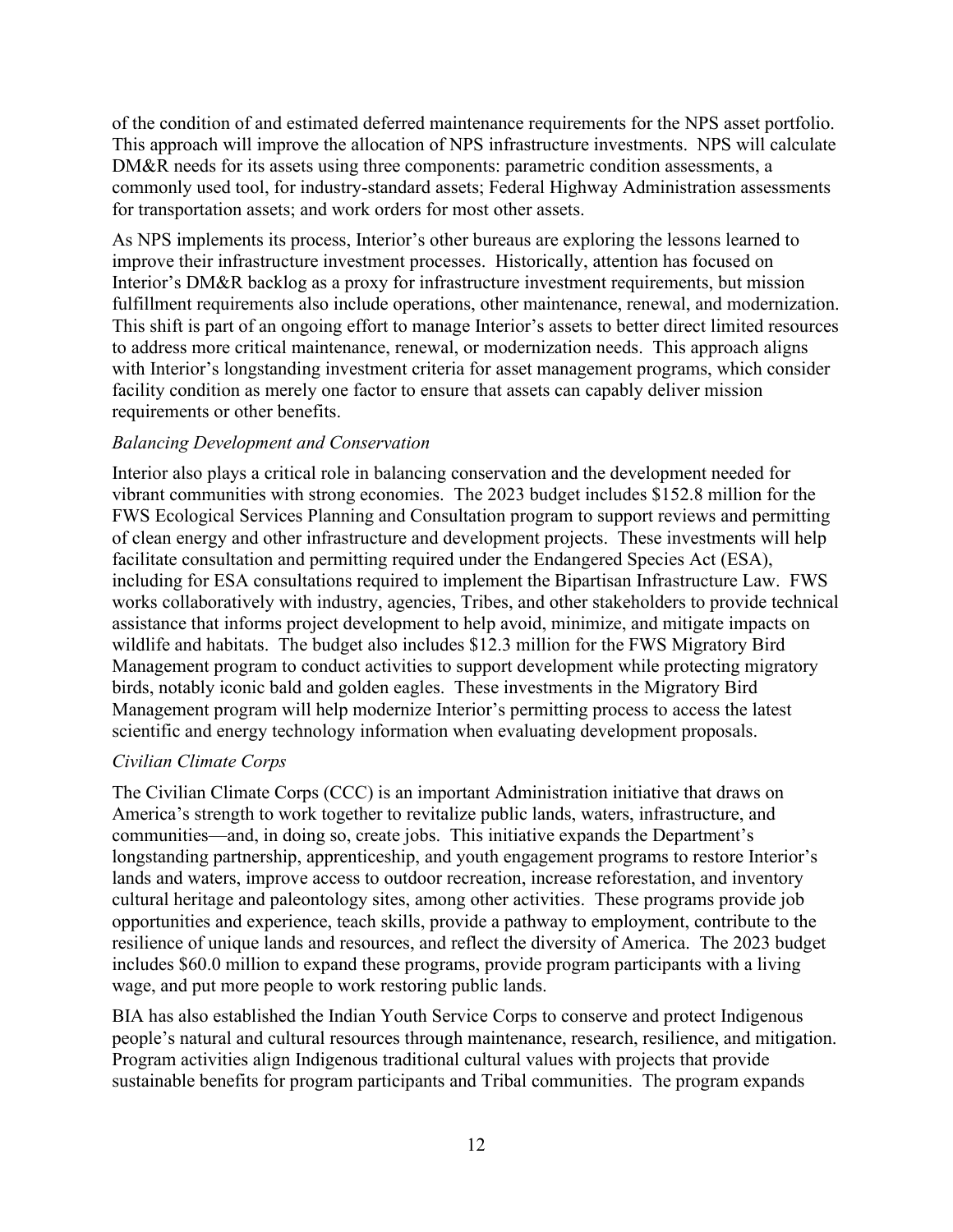BIA's Pathways Internship Program, which targets American Indian and Alaska Native students for internships across seven BIA programs and complements the BIA CCC program.

# **Advancing and Incorporating Science Across Interior**

Science is integral to the accomplishment of Interior's core mission activities. The 2023 budget includes more than \$1.4 billion for research and development programs across the Department, but the application of science is also essential in carrying out direct mission activities. FWS has integrated scientific information to help improve and streamline the environmental review process for Federal projects. The Consultation Package Builder leads agencies through development of biological assessments, and plans are in place to expand available data of species and their locations.

Interior's natural resource managers rely on science every day as they gather, analyze, and apply inventorying and monitoring data to inform stewardship decisions. The ability to examine data regarding the status of lands, waters, ecosystems, and the resident species plays an increasingly important role in understanding and building resilience to the effects of climate change. The 2023 budget includes funding to support adaptative management and applied science within the operating accounts of BLM, FWS, and NPS.

USGS is Interior's primary science organization, providing science and actionable information about natural hazards, natural resources, ecosystems and environmental health, mapping and land imaging, and the effects of climate change. The 2023 budget includes \$147.1 million for applied science in species management and land management, directly supporting the work of Interior bureaus. USGS also supports a network of Climate Adaptation Science Centers (CASCs), which promote scientific collaboration to tackle regional climate science challenges. The budget includes \$124.7 million for this work, which helps provide resource managers with the ability to integrate the best available science into everyday resource management. The newest CASC, hosted at the University of Minnesota's Institute on the Environment, will pay special attention to Tribal concerns and build off the unique and robust experience of Midwest Tribes with adaptation science and practice.

USGS science plays an important role in addressing significant challenges that have substantial societal and environmental impacts. Frequently, USGS science is paired with resource management expertise in Interior bureaus as well as with other Federal and non-Federal partners. An example of this collaboration is USGS' role in ongoing governmentwide work to address the problem of invasive carp. USGS research in this area supports early detection, risk assessment, and development and assessment of tools to control the number of invasive carp. Removal efforts using a USGS-developed method in Barkley Lake, KY, removed tens of thousands of pounds of invasive silver and bighead carp. Research testing on the effectiveness of an acoustic deterrent system at Lock and Dam 19 on the Mississippi River will support efforts to stop the upstream expansion of invasive carp. Research on other deterrents, such as carbon dioxide, have proven effective against grass carp in laboratory tests. The 2023 budget includes \$47.9 million to continue research on biological threats and invasive species, an increase of \$7.5 million from the 2022 enacted appropriation.

# **Promoting Equity, Diversity, and Inclusion of Underserved Communities**

The Administration is adopting a whole-of-government approach to advance equity, civil rights, racial justice, and equal opportunity. The Interior 2023 budget request supports the actions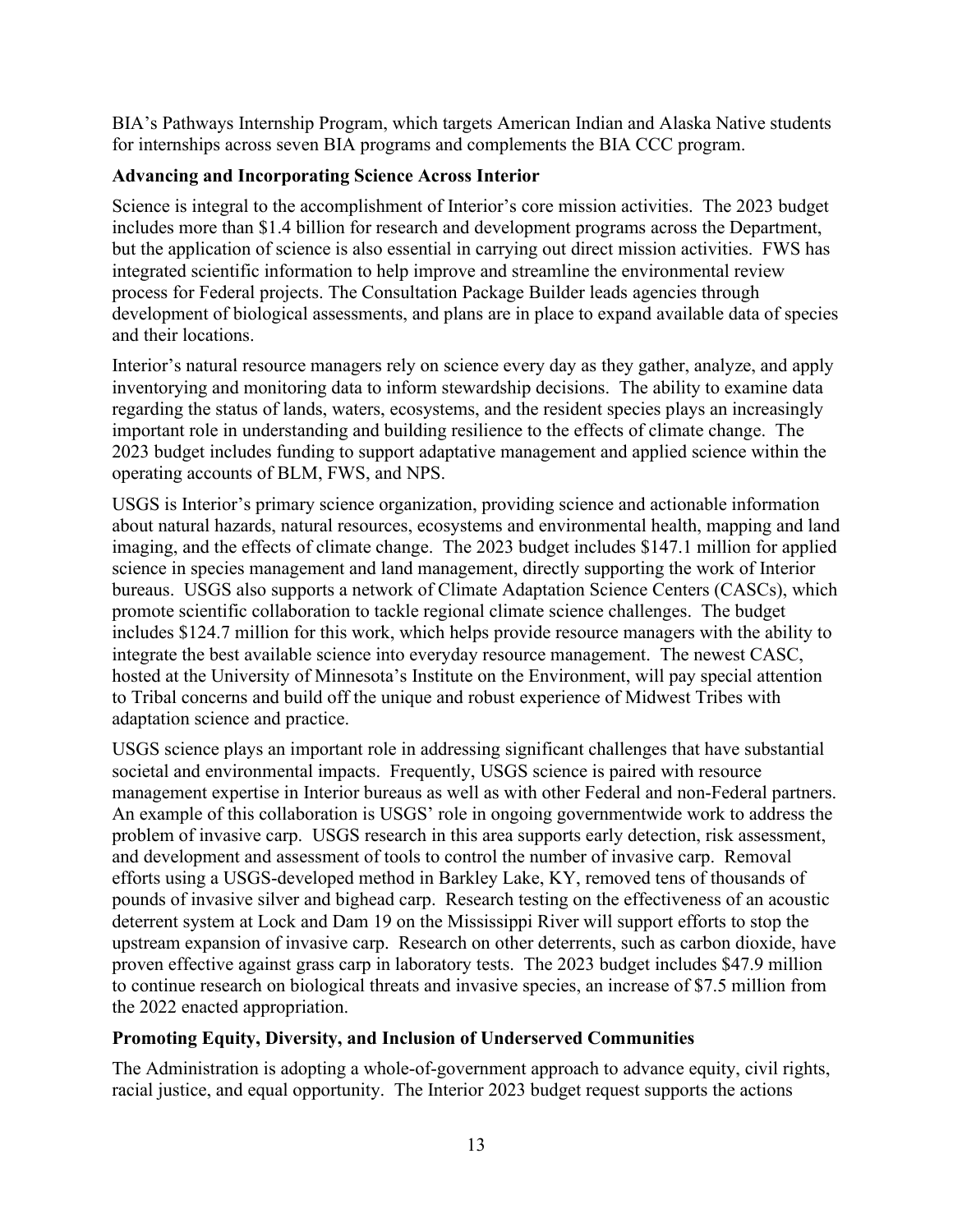needed to recognize and redress inequities and to proactively advance diversity, equity, inclusion, and accessibility within the Department's workforce.

# *Strengthening Interior's Commitment to Diversity and Equity*

The 2023 budget includes \$16.8 million as part of a Departmentwide Diversity, Equity, Inclusion, and Accessibility initiative. Funding will be used to increase capacity in the bureaus and in the Department's Office of Diversity, Inclusion, and Civil Rights; Office of Human Capital; and Office of Collaborative Alternative Dispute Resolution to:

- Improve Interior's Equal Employment Opportunity (EEO) adjudication, investigations, and processing of final Department decisions and increase EEO training across the Department;
- Expand capacity for alternative dispute resolution and EEO complaint mediation;
- Assess hiring programs to eliminate barriers to effective and inclusive recruitment; and
- Ensure consistent and equal pay for equal work.

In February 2022, I established the first-ever Diversity, Equity, Inclusion and Accessibility Council to prioritize equity and inclusion and to incorporate best practices into the Department's work across its many bureaus, programs, and services. The budget includes additional specific investments to expand the Office of Diversity within FWS and to establish an Office of Equity and Inclusion within BOEM.

For far too long, environmental policy decisions have failed to adequately account for environmental injustice, including the disproportionate, disparate, and cumulative impacts pollution and climate change have on low-income communities and communities of color. To address those inequities, the Administration is working to implement the Justice40 initiative to ensure that 40 percent of overall benefits of certain Federal investments in climate and clean energy are directed to disadvantaged communities. Interior bureaus and offices have been working as part of governmentwide efforts to refine the criteria and metrics needed to implement this important initiative. The 2023 budget includes \$4.0 million for dedicated staff and technical support to provide programmatic expertise, coordination, and outreach support across the Department. These additional resources will enable the Department to implement the Justice40 initiative while quantifying the benefits and positive impacts of Justice40-covered programs on disadvantaged communities across the country.

# *Building a More Inclusive Agency*

Interior is also working to make our mission programs and services more inclusive of diverse and underserved communities. The 2023 budget includes targeted investments to better connect with and be more responsive to new audiences. Examples of this effort in the budget include the following:

- The Natural Resource Damage Assessment and Restoration program includes \$8.1 million to better address environmental justice issues.
- USGS includes \$800,000 to enhance scientific capacity partnerships through technical training internships with Tribes, Alaska Native communities, and underserved communities.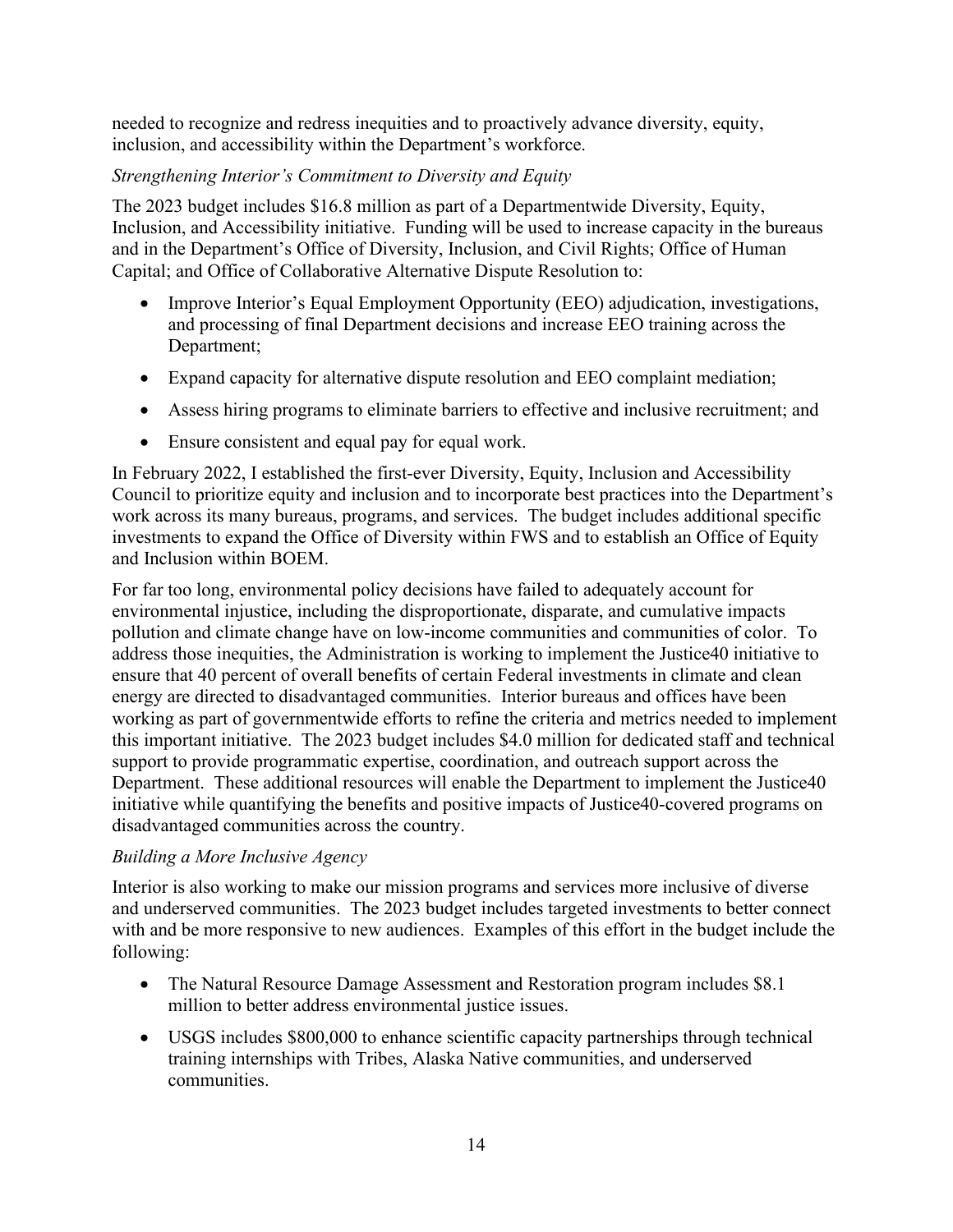- FWS includes \$4.0 million for an expanded Native American Programs Coordination Office.
- NPS includes \$5.7 million to establish an Office of Native American Affairs and support Tribal liaisons at national parks to strengthen partnerships and improve coordination with Tribal Nations and support the Native American Tourism and Improving Visitor Experience (NATIVE) Act.

The 2023 budget also expands ongoing programs that are working to connect new audiences to the outdoors and to Interior's mission activities. For example, the FWS budget includes \$12.5 million for its Urban Wildlife Conservation program. This program leverages the 101 national wildlife refuges that are within 25 miles of an urban area through local partnerships. The program helps to connect the refuges to their local communities through outreach and programming, creating opportunities for the 80 percent of Americans who are living in urban areas to benefit from time spent in nature.

The NPS mission includes the preservation of America's cultural and historical resources. Including the cultural practices and history from across America in carrying out this mission is an important responsibility. The 2023 budget includes several important investments that reflect inclusion and diversity:

- Support for the African American Civil Rights Network to present a comprehensive narrative of the people, places, and events associated with the African American Civil Rights movement—\$5.4 million.
- Historic Preservation Fund support for Historically Black Colleges and Universities— \$10.0 million.
- Grants to Indian Tribes to support Tribal historic preservation offices that preserve the distinct cultural heritage of American Indian Tribes nationwide—\$23.0 million.
- Competitive historic preservation grants to support State and local efforts to preserve sites that document the struggle for equal opportunity for African Americans—\$21.8 million.
- Transfer of \$3.3 million to the 400 Years of African American History Commission for research and programs throughout the United States to recognize and highlight the resilience and cultural contributions of Africans and African Americans over 400 years.
- Expanded capacity at more than 30 national park units that preserve and tell the story of historically underrepresented and marginalized groups or conduct programs that reach out to local underserved communities.
- Assessment and addressing of transportation barriers to National Park System units from underserved communities—\$5.0 million.
- Establishment of the Park Accessibility for Visitors and Employees Network—\$5.0 million.

# **Building Agency Capacity**

Interior is working to strengthen the Department moving forward and continuously improve the delivery of our mission programs and services to the American people. Efforts related to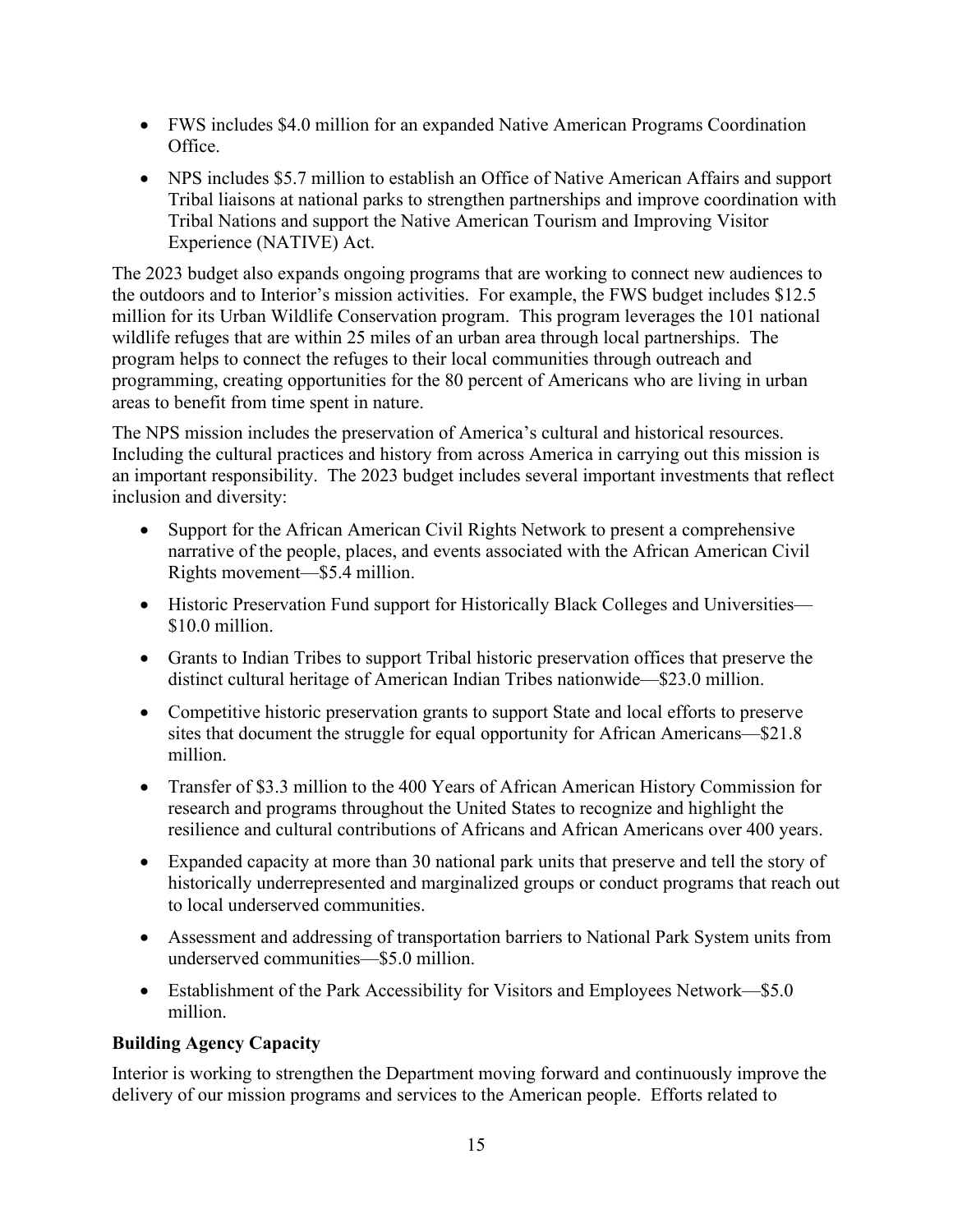improving Interior's workforce and operations and better leveraging technology and information are underway across the Department.

#### *Workforce and Operational Improvements*

Interior's mission activities rely on a talented and dedicated workforce, and many bureau operations are labor intensive and complex. At the end of 2020, however, Interior's staffing was at a 10-year low, with 60,558 full-time equivalents (FTEs). Despite the pandemic, by the end of 2021, staffing had increased to 62,027 FTEs. When fully enacted, the Department's 2023 budget would support 68,133 FTEs.

As the Department rebuilds its workforce, Interior is working to recruit, hire, and train the next generation of talented people who will reflect the diversity and strength of the United States. Complementing our diverse workforce, the Department is committed to providing the tools critical for success across Interior. DOI will regularly conduct equity assessments and pursue more meaningful engagement with underserved communities to make sure they are visible and considered during outreach and hiring efforts. The budget includes \$2.3 million for Human Capital initiatives, which include the use of Talent Teams to strengthen recruitment and improve outreach to diverse candidates.

With regard to the Wildland Fire Management workforce, Interior is working closely with the U.S. Department of Agriculture, Forest Service, and the Office of Personnel Management to ensure that Federal wildland firefighters receive pay that is competitive with the pay received by other firefighters. The 2023 budget continues to support a transition to a more permanent wildland fire workforce, with improved training and career development opportunities to encourage the retention of experienced and skilled staff members.

To better support Interior's uniformed law enforcement efforts, the 2023 budget includes \$21.1 million to ensure that Interior law enforcement personnel have body-worn cameras and the associated data storage capability they need. The 2023 budget proposal would provide coverage for all Interior law enforcement officers.

The Department continues its work to strengthen BLM's workforce, which experienced a significant loss of expertise during the 2019 reorganization of the bureau, when the BLM headquarters was moved from the Washington, DC, area to Grand Junction, CO. At that time, more than 80 percent of the employees in positions identified for relocation chose not to relocate, and many employees moved to positions outside BLM and Interior. BLM is working now with employees to rebuild a headquarters in Washington, DC, and to fully leverage the strengths of the western headquarters in Grand Junction, CO, and in BLM field offices across the West.

#### *Leveraging Technology and Information*

As part of a governmentwide initiative, the Department is working to incorporate a stronger analysis process through evidence-based program evaluations that rely on data. To improve data-management practices, the budget invests \$2.3 million to increase transparency by establishing a robust data-management program, organizing data through an enterprise data registry. The budget also includes \$4.3 million for an independent evaluation fund to support efforts to conduct independent evaluations of programs, initiatives, and processes across Interior. DOI will also develop and implement a Departmentwide Enterprise Risk Management program to better identify and address systemic risks across the agency. The 2023 budget includes an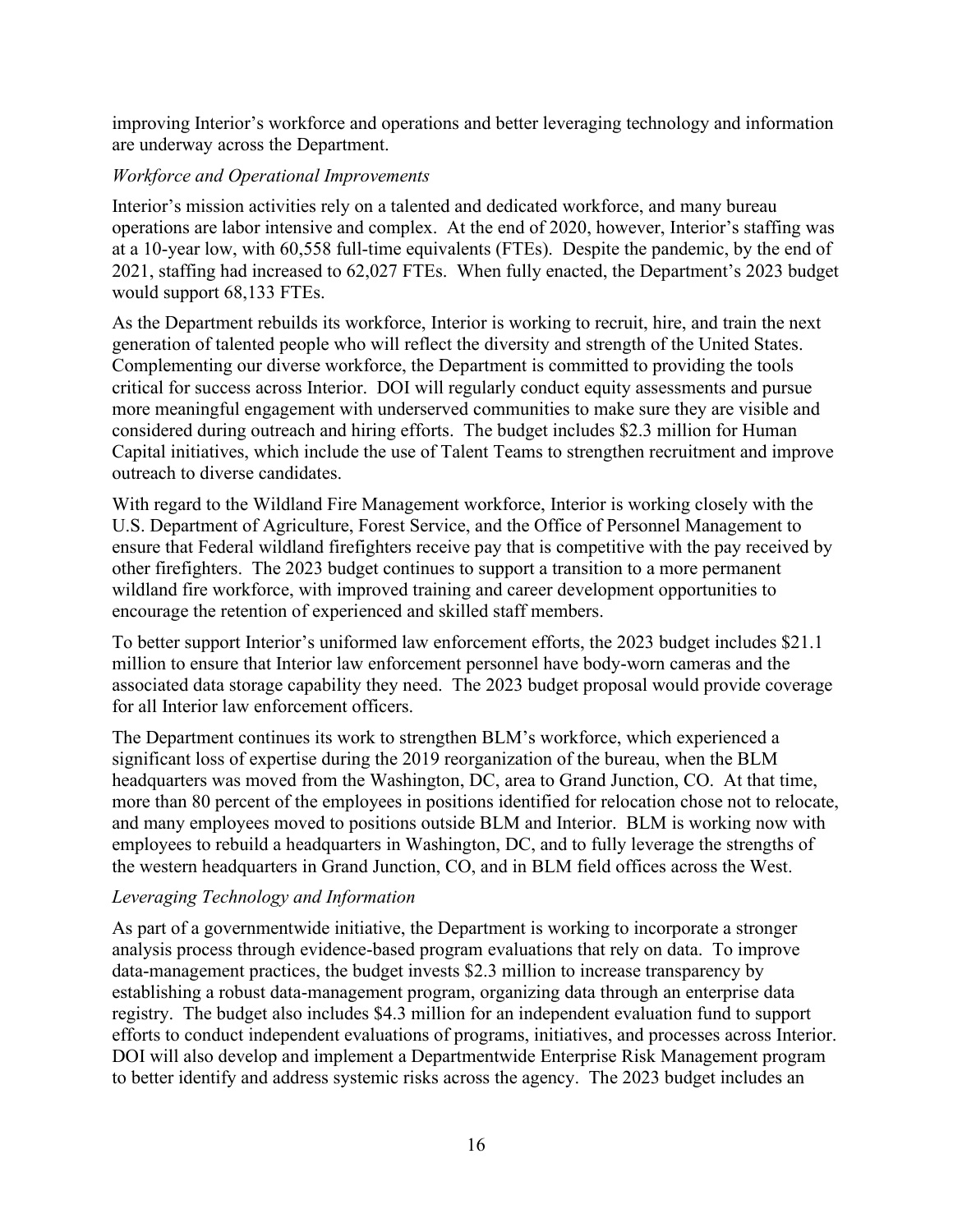additional \$700,000 to support evidence-based evaluations and risk-management work across the Department.

To better support this data-driven work, the 2023 budget includes \$54.3 million to continue to modernize and enhance the Department's enterprise business management system, the Financial and Business Management System (FBMS). FBMS supports the administrative system's requirements across the Department for core accounting, budget execution, acquisition, aspects of financial assistance, real and personal property management, fleet management, travel integration, enterprise information management, and reporting.

In 2023, the Office of Natural Resources Revenue (ONRR) will invest \$17.5 million for the next phase of its ongoing Information Technology (IT) Modernization effort, which will focus on the design, development, and implementation of the new system and the eventual decommissioning of the legacy financial system. ONRR ensures that revenue from Federal and Indian mineral leases is effectively, efficiently, and accurately collected, accounted for, analyzed, audited, and disbursed to recipients in a timely fashion. Revenue distributions, which totaled \$8.8 billion in 2021, benefit States, Tribes, individual Indian mineral royalty owners, and U.S. Treasury accounts. IT Modernization will provide the capacity, flexibility, and agility to reduce long-term operations and maintenance costs, and it will strengthen the cybersecurity of Federal networks and critical infrastructure.

In the area of law enforcement, the 2023 budget includes \$11.0 million to implement a unified Law Enforcement Records Management System (LERMS). With LERMS, Interior will be able to centralize law enforcement activities—including criminal investigations, jail management, and citation tracking—and securely transmit law enforcement records across the Department and other law enforcement agencies and courts. At present, data sharing between the two legacy law enforcement systems is limited, and systems are inaccessible in rural areas, such as at national parks that do not have cell service or the internet and require officers to reenter handwritten paper ticket and report information at a computing device when a connection becomes available. The current systems do not have the capability to electronically transfer ticket information to the U.S. Courts or report mandatory data to the Department of Justice and the Federal Bureau of Investigation (FBI). By transitioning to a unified LERMS, the realized efficiencies and increased capabilities will allow DOI law enforcement officers to spend more time protecting people and resources and will promote accountability.

Interior bureaus and offices use field communications to carry out critical operations, including law enforcement, wildland firefighting, land and resource management, scientific studies, and emergency management. The 2023 request includes \$28.6 million to be distributed across BIA, NPS, FWS, USGS, and the Office of the Chief Information Officer (OCIO) to modernize field communications. This DOI Field Communications Modernization investment is part of a strategy to address needed upgrades in Interior's field communications systems to ensure more efficient and reliable voice communication and remote broadband connectivity to provide employees working in the field with voice, video, and data capabilities for all missions. In many locations, this deployment will enhance or replace voice-only, mid-20th-century land mobile radio technology with technology that is cheaper to operate and maintain. Operations and maintenance costs may be significantly reduced and communications capabilities will likely increase by assessing current capabilities and needs, leveraging current technological solutions, and seeking to deliver more cost-effective cellular and satellite services.